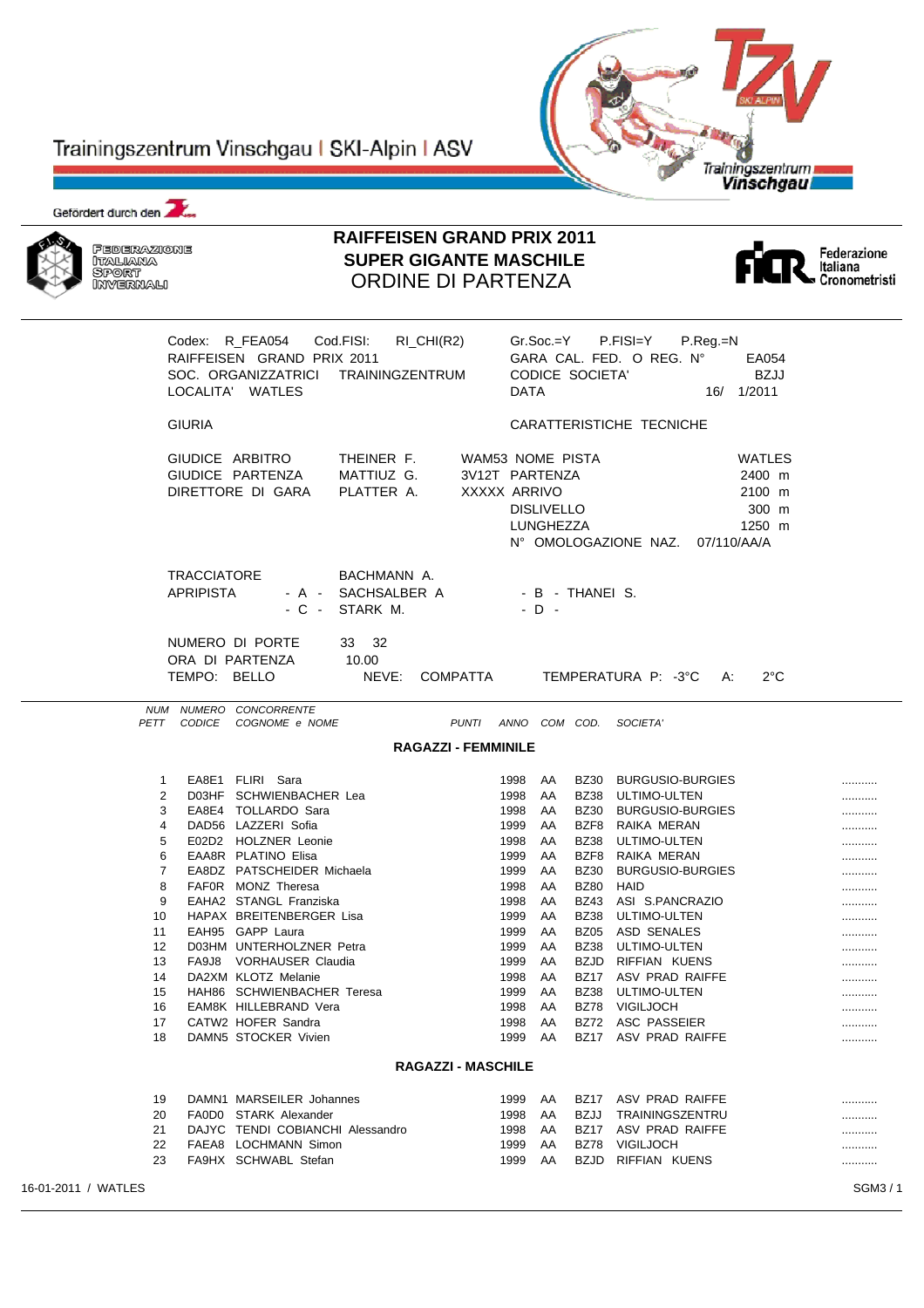| PETT | <b>CODICE</b>      | NUM NUMERO CONCORRENTE<br>COGNOME e NOME | <b>PUNTI</b> | ANNO | COM | COD.        | SOCIETA'               |   |
|------|--------------------|------------------------------------------|--------------|------|-----|-------------|------------------------|---|
|      |                    |                                          |              |      |     |             |                        |   |
| 24   |                    | DADAP STAFFLER Juri                      |              | 1999 | AA  | BZF8        | RAIKA MERAN            |   |
| 25   |                    | DADAM CAREGNATO Marco                    |              | 1999 | AA  | BZF8        | RAIKA MERAN            |   |
| 26   |                    | FA54H STARK Olaf                         |              | 1999 | AA  | <b>BZ17</b> | ASV PRAD RAIFFE        |   |
| 27   |                    | A037R UNTERHOLZNER Julian                |              | 1998 | AA  | <b>BZ38</b> | <b>ULTIMO-ULTEN</b>    |   |
| 28   |                    | D03ME FREI Cristian                      |              | 1998 | AA  | <b>BZ43</b> | ASI S.PANCRAZIO        |   |
| 29   |                    | DACHV TRIBUS Maximilian                  |              | 1998 | AA  | BZF8        | RAIKA MERAN            |   |
| 30   |                    | CAPZH KOENIGSRAINER Christian            |              | 1998 | AA  | <b>BZ72</b> | ASC PASSEIER           |   |
| 31   |                    | EALDV SATTO Daniel                       |              | 1999 | AA  | <b>BZ05</b> | <b>ASD SENALES</b>     |   |
| 32   |                    | DA2XW KAHLERT Leonard                    |              | 1999 | AA  | <b>BZ17</b> | ASV PRAD RAIFFE        |   |
| 33   | CA960              | <b>THEINER Marc</b>                      |              | 1998 | AA  | <b>BZJJ</b> | TRAININGSZENTRU        |   |
| 34   | EA012              | <b>PRANTL Manuel</b>                     |              | 1999 | AA  | <b>BZJJ</b> | TRAININGSZENTRU        |   |
| 35   | C04C7              | D'ANGELO Samuel                          |              | 1998 | AA  | <b>BZ29</b> | <b>RESCHEN</b>         |   |
| 36   | FA9J2              | <b>REITERER Samuel</b>                   |              | 1999 | AA  | <b>BZJD</b> | RIFFIAN KUENS          |   |
| 37   | E02D4              | <b>SCHWIENBACHER Simon</b>               |              | 1998 | AA  | <b>BZ38</b> | <b>ULTIMO-ULTEN</b>    |   |
| 38   | LATTK              | NERVO Nicolas                            |              | 1999 | AA  | <b>BZJD</b> | <b>RIFFIAN KUENS</b>   |   |
| 39   | EAM8F              | <b>RAICH David</b>                       |              | 1999 | AA  | <b>BZ78</b> | <b>VIGILJOCH</b>       |   |
| 40   | FA9HM              | DONA' Fabian                             |              | 1998 | AA  | <b>BZJD</b> | RIFFIAN KUENS          |   |
| 41   |                    | FAH9D BERGER Martin                      |              | 1998 | AA  | <b>BZ78</b> | <b>VIGILJOCH</b>       |   |
| 42   |                    | <b>FA9HR PINEIDER Hannes</b>             |              | 1999 | AA  | <b>BZJD</b> | <b>RIFFIAN KUENS</b>   |   |
| 43   | FA6N9              | <b>HOFER Alex</b>                        |              | 1999 | AA  | <b>BZ17</b> | ASV PRAD RAIFFE        |   |
| 44   |                    | DAW26 KOFLER Achim                       |              | 1998 | AA  | <b>BZ72</b> | <b>ASC PASSEIER</b>    |   |
| 45   | EAM8P              | MARGESIN Niklas                          |              | 1998 | AA  | <b>BZ78</b> | VIGILJOCH              |   |
| 46   |                    | FANFR FEDERSPIEL Manuel                  |              | 1999 | AA  | <b>BZ29</b> | <b>RESCHEN</b>         |   |
| 47   | FA9J0              | <b>OBERTEGGER Lukas</b>                  |              | 1999 | AA  | <b>BZJD</b> | RIFFIAN KUENS          |   |
| 48   |                    | HA14K GANNER Sebastian                   |              | 1999 | AA  | BZF8        | RAIKA MERAN            |   |
| 49   |                    | DAMN6 TSCHENETT Thomas                   |              | 1999 | AA  | <b>BZ17</b> | ASV PRAD RAIFFE        | . |
| 50   |                    | LA15N FELDERER Jonas                     |              | 1999 | AA  | <b>BZJD</b> | <b>RIFFIAN KUENS</b>   |   |
| 51   | LA <sub>15</sub> R | <b>HOLZNER Lukas</b>                     |              | 1999 | AA  | <b>BZJD</b> | <b>RIFFIAN KUENS</b>   |   |
| 52   |                    | HA8XK FREI Felix                         |              | 1999 | AA  | <b>BZ55</b> | <b>ASV TSCHERMS</b>    |   |
| 53   |                    | DAMDM ZISCHG Martin                      |              | 1998 | AA  | BZG8        | ASC ORTLER             |   |
| 54   | FA301              | <b>KIEM Lukas</b>                        |              | 1999 | AA  | <b>BZJJ</b> | TRAININGSZENTRU        |   |
| 55   |                    | FAP6Y STRIMMER Julian                    |              | 1998 | AA  | <b>BZ17</b> | <b>ASV PRAD RAIFFE</b> |   |
|      |                    |                                          |              |      |     |             |                        |   |

#### **ALLIEVI - FEMMINILE**

| 56 |       | CAPYN BRUGGER MARIE Christin | 1996 | AA | <b>BZ78</b> | <b>VIGILJOCH</b>     |  |
|----|-------|------------------------------|------|----|-------------|----------------------|--|
| 57 |       | EAJC3 STECK Sarah            | 1997 | AA | BZ29        | <b>RESCHEN</b>       |  |
| 58 |       | DANMP ALBER Anna             | 1996 | AA | BZ29        | <b>RESCHEN</b>       |  |
| 59 |       | 80CWM REINSTADLER Mara       | 1997 | AA |             | BZG8 ASC ORTLER      |  |
| 60 |       | A01LR HOFER Ramona           | 1996 | AA |             | BZ72 ASC PASSEIER    |  |
| 61 |       | A02XT FIEG Franziska         | 1997 | AA | BZF8        | RAIKA MERAN          |  |
| 62 | 90411 | <b>PFEIFER Maria</b>         | 1997 | AA |             | BZG8 ASC ORTLER      |  |
| 63 |       | CAFPX HOFER Nadia            | 1997 | AA |             | BZ72 ASC PASSEIER    |  |
| 64 |       | HAECO FABRI Milou            | 1996 | AA | BZ80        | HAID                 |  |
| 65 |       | A00C9 GRUBER Katharina       | 1997 | AA | BZ17        | ASV PRAD RAIFFE      |  |
| 66 |       | CAEV1 GLIRA Lisamarie        | 1997 | AA |             | BZ72 ASC PASSEIER    |  |
| 67 |       | A01LT BRUNNER Lara           | 1997 | AA | BZ43        | ASI S.PANCRAZIO      |  |
| 68 |       | CAX9R SCHWALT Eva            | 1997 | AA |             | BZ17 ASV PRAD RAIFFE |  |

### **ALLIEVI - MASCHILE**

|                     | 69 |              | A01NX ZUECH Dominik      | 1996 | AA | <b>BZ55</b> | <b>ASV TSCHERMS</b>     |        |
|---------------------|----|--------------|--------------------------|------|----|-------------|-------------------------|--------|
|                     | 70 |              | DAXH9 ALBER Roland       | 1997 | AA | BZF8        | RAIKA MERAN             |        |
|                     | 71 | <b>CAETY</b> | <b>GUFLER Markus</b>     | 1997 | AA | <b>BZ72</b> | ASC PASSEIER            |        |
|                     | 72 | DA6TF        | <b>PLATTER Filip</b>     | 1997 | AA | <b>BZJJ</b> | TRAININGSZENTRU         |        |
|                     | 73 | 903LA        | <b>FLARER Maximilian</b> | 1996 | AA | BZF8        | RAIKA MERAN             |        |
|                     | 74 | CA95Y        | WALLNOEFER Jan           | 1996 | AA | <b>BZ17</b> | ASV PRAD RAIFFE         |        |
|                     | 75 | A0037        | OBERHOFER Jonas          | 1997 | AA | <b>BZ05</b> | ASD SENALES             |        |
|                     | 76 | DA6TJ        | TOLARDO Samuel           | 1997 | AA | <b>BZ30</b> | <b>BURGUSIO-BURGIES</b> |        |
|                     | 77 | CANJJ        | CHIZZALI Manuel          | 1997 | AA | BZF8        | RAIKA MERAN             |        |
|                     | 78 | EA011        | <b>PRANTL Patrick</b>    | 1997 | AA | <b>BZJJ</b> | TRAININGSZENTRU         |        |
|                     | 79 | FAFA0        | <b>GUNSCH Janik</b>      | 1997 | AA | <b>BZ30</b> | BURGUSIO-BURGIES        |        |
|                     | 80 | DAT6N        | RAICH Aaron              | 1997 | AA | <b>BZ72</b> | ASC PASSEIER            |        |
|                     | 81 | CAX9P        | SACHSALBER Jannik        | 1996 | AA | <b>BZ30</b> | <b>BURGUSIO-BURGIES</b> |        |
|                     | 82 | CA963        | <b>JANSER</b> Johannes   | 1997 | AA | <b>BZJJ</b> | TRAININGSZENTRU         |        |
|                     | 83 | A02X4        | <b>ZESCHG Martin</b>     | 1996 | AA | BZF8        | RAIKA MERAN             |        |
|                     | 84 | DA6TH        | <b>FABI</b> Sebastian    | 1997 | AA | <b>BZ30</b> | <b>BURGUSIO-BURGIES</b> |        |
|                     | 85 | <b>FAECT</b> | <b>ORTLER Hannes</b>     | 1996 | AA | <b>BZ30</b> | <b>BURGUSIO-BURGIES</b> |        |
|                     | 86 | DAD58        | LAZZERI Luca             | 1997 | AA | BZF8        | RAIKA MERAN             |        |
| 16-01-2011 / WATLES |    |              |                          |      |    |             |                         | SGM3/2 |